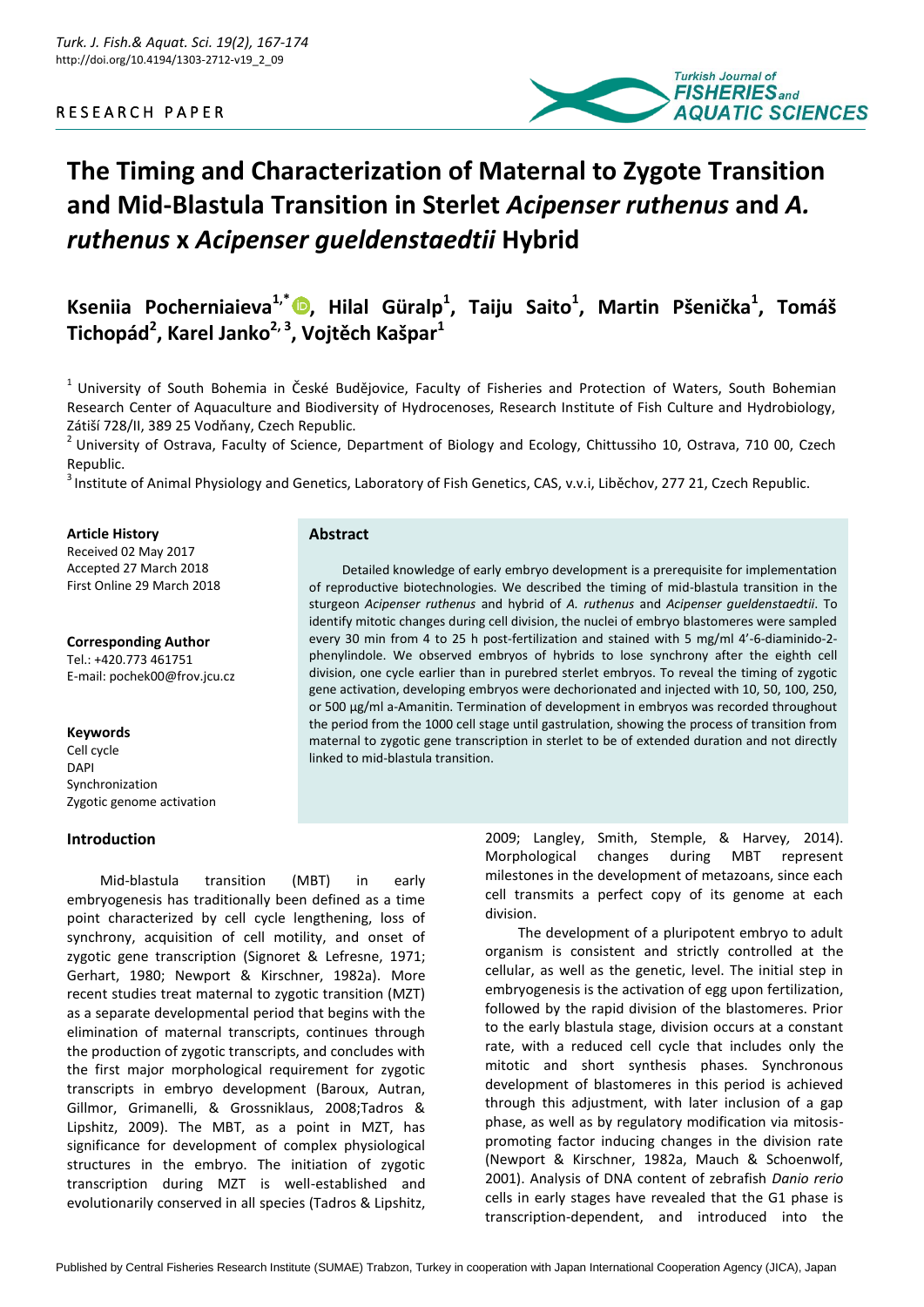mitotic cycle only after launching of zygotic genes (Zamir, Kam, & Yarden, 1997). More recent studies have shown the G1 phase to be non-essential to deep cells, which form three germ layers in the embryo (Dalle Nogare, Pauerstein & Lane, 2009).

Desynchronization and cell cycle lengthening in fruit fly *Drosophila melanogaster* is reached at 14 cycles (Edgar, Kiehle, & Schubiger, 1986; Edgar & O'Farrell, 1990), in frog *Xenopus laevis* at 13 cycles (Newport & Kirschner, 1982a; Newport & Kirschner, 1982b; Masui and Wang, 1998), and in most teleost fish at 9 or10 cycles (Kane *et al.,* 1996a; Kane *et al*., 1996b; Yamaha, Mizuno, Matsushita, & Hasebe*,* 1999; Fujimoto *et al.,* 2004; Iwamatsu, 2004; Güralp, Pocherniaieva, Blecha, Policar, Pšenička, & Saito*,* 2016). In mammals and nematodes, the early mitotic divisions are asynchronous during cleavage, with the initial point of major zygotic transcript activation varying from the one cell stage to the four cell stage (Andeol, 1994; Tadros & Lipshitz, 2009). In some vertebrates, cell kinetics modifications occur nearly simultaneously with the elimination of maternal mRNA and subsequent transition to newly transcribed embryo genes (Newport & Kirschner, 1982a; Stroband, Krounie, & Gestel, 1992; Kane *et al*., 1996a, b). TATA-binding protein is required for establishment of zygotic gene expression and regulation and also participates in transcription initiated by RNA polymerases I, II, and III (Hernandez, 1993;Veenstra, Destrée, & Wolffe, 1999; Müller, Lakatos, Dantonel, Strähle, & Tora, 2001; Martianov, Viville, & Davidson, 2002). Maternal to zygotic reprogramming is characterized by degradation of maternal factors and activation of zygotic transcripts. The onset of zygotic genome activation (ZGA) is governed by an integrated model on several levels: histone modifications directly define chromatin status for transcription (Prioleau, Huet, Sentenac, & Méchali, 1994; Miao & Natarajan, 2005; Razin *et al*., 2007), increase in nucleus to cytoplasm ratio (Newport & Kirschner, 1982a; Kane & Kimmel, 1993), a developmental timer regulating degradation of Cyclin A and E1 proteins (Howe, Howell, Hunt, & Newport, 1995; Howe & Newport, 1996; Stack & Newport, 1997; Zegerman & Diffley, 2007), and lengthening of the cell cycle (Kimelman *et al*., 1987; Blythe & Wieschaus, 2015). Although the initiation of zygotic gene transcription is evolutionarily conserved, its mechanism is species-specific (Newport & Kirschner, 1982a; Kimelman, Kirschner, & Scherson, 1987; Almouzni & Wolffe, 1995; Neusser, Schubel, Koch, Cremer, & Müller, 2007).

The increase in nucleus to cytoplasm ratio has critical implications and is suggested to be a primary factor in MBT induction (Newport & Kirschner, 1982a; Kane & Kimmel, 1993), as demonstrated by experiments with mechanical constriction of the cytoplasm, induction of polyspermy, and injections of exogenous nonspecific DNA (Newport & Kirschner, 1982a; Etkin, 1988; Kane & Kimmel, 1993; Lee, Bonneau, & Giraldez, 2014). Midblastula transition cannot be viewed as a single

transition, but as multiple independent processes that occur during early development (Gerhart, 1980; Yasuda & Schubiger, 1992; Langley, Smith, Stemple, & Harvey, 2014).

Bio-engineering consists of micromanipulation of cells of undetermined fate (Fujimoto *et al*., 2004). The cell specification in early development leads to motility, proliferation, and adhesiveness of cells before germ layer formation (Gerhart, 1980). Bio-techniques can be employed in artificial reproduction. To increase success of techniques based on cell manipulation and transplantation, knowledge of changes and timing of such processes is essential be determined.

The goal of this study was to determine the timing of zygotic gene activation and to characterize MBT in *Acipenser ruthenus*, the population of which has sharply declined due to anthropological activity.

# **Materials and Methods**

#### **Ethics Statement**

Experimental procedures were carried out in accordance with Czech Law 246/1992 on animal welfare, for which the authors possess a certificate according to §17 of the law. Protocols underwent ethics review and experimental activities were conducted in facility having authorization for the use of experimental animals No.: 53100/2013-MZE-17214 valid from 08/30/2013 to 08/30/2016.

## **Fish**

Oocytes of sterlet *Acipenser ruthenus* and crosses of *A. ruthenus* and Russian sturgeon *Acipenser gueldenstaedtii* were used. *Acipenser ruthenus* and *A. gueldenstaedtii* have different ploidy levels produces differences of DNA content in their hybrid offspring (Birstein, Poletaev, & Goncharov, 1993), making the embryo a useful model for investigation, due to changes in the timing of early development. Ovulation was induced in sterlet *A. ruthenus* with intramuscular injections of carp pituitary extract powder dissolved in 0.9% (w/v) NaCl solution at an initial dose of 0.5 mg/kg of body weight, followed by a second injection of 4.5 mg/kg of body weight 12 h after the first injection. The oocytes were collected from five fish via a minimally invasive incision of the oviduct 18–20 h after the second injection. To induce spermiation, males received an intramuscular injection of carp pituitary extract powder dissolved in 0.9% (w/v) NaCl solution at a single dose at 4.0 mg/kg of body weight. Sperm was collected 48 h post-injection from the urogenital papilla using a catheter, transferred to a separate cell culture container (250 ml), and stored at 4°C until use. Eggs were fertilized with sperm activated in dechlorinated tap water at 15°C. Stickiness of the fertilized eggs was removed by treating with 0.1% tannic acid solution. Determination of the early developmental stages was based on studies of *A.*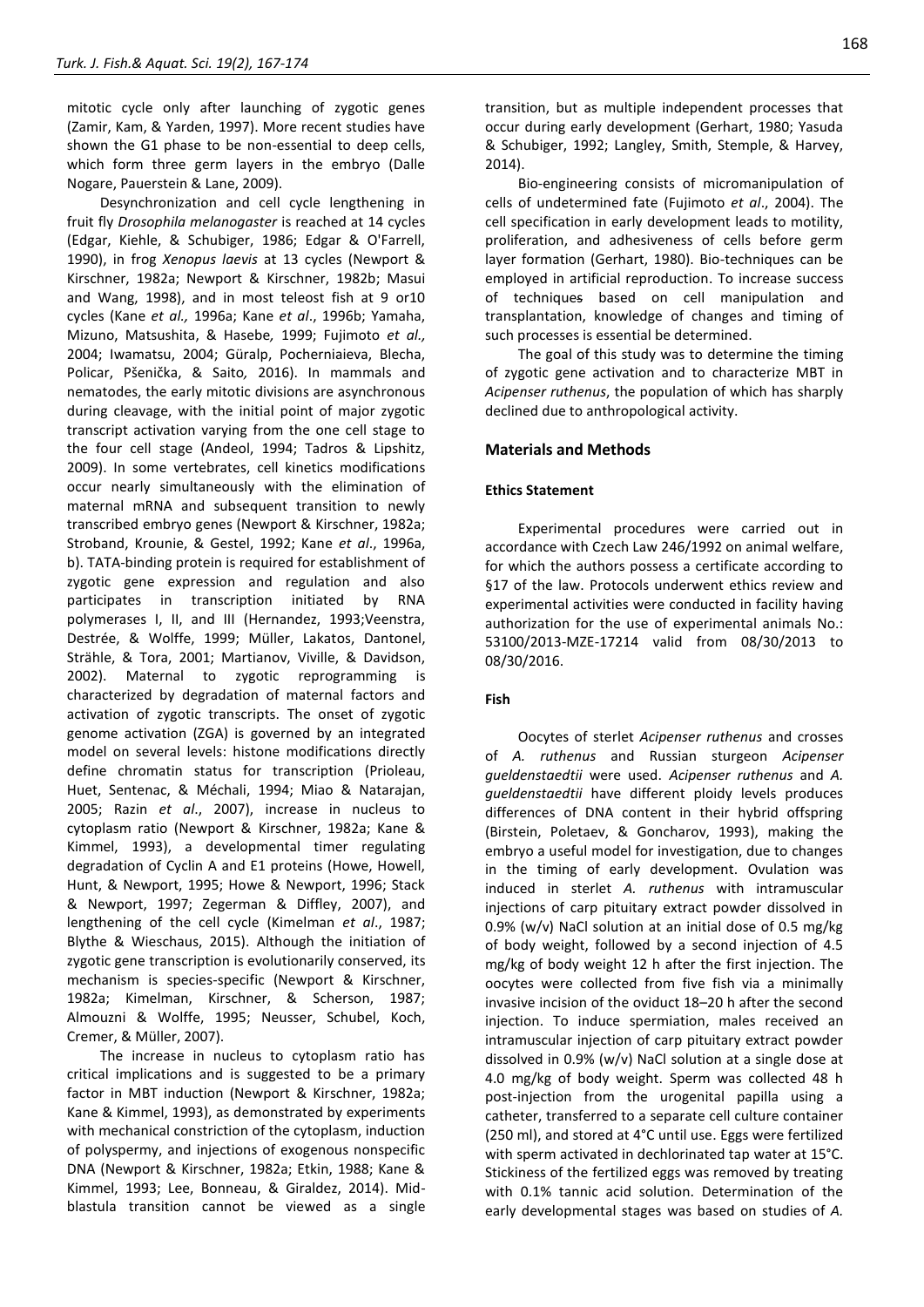*gueldenstaedtii*, *A. stellatus*, *Huso huso*, *and Acipenser baerii* (Ginsburg & Dettlaff, 1991; Park, Lee, Kim, & Nam, 2013), as their developmental pattern is similar to that of sterlet (Bolker, 2015). Embryos were maintained in dechlorinated tap water at 18°C to the desired stage (neurulation) for 28-32 h.

# **Nucleus Visualization with 4'-6-Diaminido-2- Phenylindole (DAPI) Staining**

The eggs from four sterlet females were fertilized individually with the sperm from four Russian sturgeon males – eggs of the first two females were fertilized by mix of sperm of the first two males, while eggs of next two females were fertilized by mix of sperm of the next two males. As a control were used eggs from three sterlet females and sperm from three sterlet males, eggs from each female were fertilized individually by mix of sperm from three males. Ten embryos from four hybrid groups (sterlet female x Russian sturgeon male) and from three control sterlet groups were selected every 30 min from 4 to 25 h post-fertilization (hpf), fixed in 2% glutaraldehyde in phosphate-buffered saline, and stored at 4°C. Samples were dehydrated in pure methanol and washed in Tris-buffered saline (TBS) containing 0.1– 0.25% Triton™ X-100 (Sigma-Aldrich). Thin sections were cut of the animal hemisphere, including the marginal zone, using a sterile stainless steel No.10 scalpel blade (Swann-Morton, England). Nuclei of sterlet and hybrid embryonic cells were stained with 5 mg/ml DAPI dissolved in 10 mM Tris-HCl (pH 7.4), 5 mM EDTA, and 0.15 M NaCl for 5 min. Blastomeres were washed in TBS with glycerol and observed under an inverted fluorescence microscope (Olympus Model IX83).

## **Transcription Inhibition**

For transcription-blocking, we used *α*-Amanitin (A2263), a bicyclic octapeptide that inhibits eukaryotic RNA polymerase II and III (Stirpe & Fiume, 1967). Eggs from ten sterlet females and sperm from six sterlet males were used for fertilization. Eggs from the first five females were fertilized by combination of sperm from the first three males and eggs from the next five females were fertilized by combination of sperm from the next three males. Fertilized sterlet eggs were dechorionated using forceps and injected at the animal pole with 10, 50, 100, 250, or 500 µg/ml *α*-Amanitin. Embryos injected with nuclease-free water were used as control ( $n = 60$ per group). An aqueous stock solution of 1 mg/ml *α*-Amanitin was diluted in nuclease-free water with 0.2-M KCl immediately prior to use. A glass microcapillary was drawn from a glass needle (Drummond, Japan) using a needle puller (PC-10; Narishige, Japan). Microinjection was performed in agarose gel under a stereomicroscope (Nikon, Japan) using a micromanipulator M-152 (Narishige, Japan) and FemtoJet express microinjector (Eppendorf, Germany) with a pressure of 100 hPa for 1 sec.

#### **Evaluation and Data Analysis**

Mortality was assessed visually based on development, colour, and structure of the embryo. Mean survival rate of the five treated groups and controls at various stages of development. Differences in survival rate were assessed based on the standard deviation implemented in Microsoft Excel program.

Synchronous cleavage before MBT was characterized by two phases of the cell cycle: the cell mitotic phase (prophase, metaphase, anaphase and telophase) and the synthesis phase. To determine this status we counted the number of nuclei at the same phase at each time point of fixation. The determination of asynchrony was based on the detection of three or more phases of the cell cycle.

# **Results**

## **Morphological Changes**

To characterize changes in cell cycle patterns during early developmental stages, we visualized nuclei of blastomeres in the animal pole using DAPI staining. The cell nuclei in the sections of animal hemisphere, including the marginal zone, were examined to identify mitotic phases. The identification of two adjacent phases was considered synchronous division, since embryos could be fixed at the time of transition to the next mitotic phase. Cells divided synchronously at a constant rate until MBT at the ninth cell cycle in sterlet embryos that corresponds to 1000 cell stage (13 hpf) (Figure 1A). The sterlet x Russian sturgeon hybrid embryos showed transition from synchronous to asynchronous division at the eighth cell cycle which is the 512 cells stage (12 hpf). Asynchrony was determined as simultaneous appearance of nuclei at three different mitotic phases: pro-, meta- and telo-phase (Figure 1B). In both sterlet and hybrid embryos, the transition occurred within 1 h.

#### **Inhibition of Sterlet Zygotic Genes**

No effect on cell developmental pattern during either early or late development was detected. At 2 to 1000 cells, treated embryos were indistinguishable from siblings injected with water and non-injected controls embryos. Injected embryos developed normally during the cleavage and early blastula periods, as expected, due to little or no transcription before MBT. The earliest effect of the *α*-Amanitin injection was cessation in cell division at the 1000 cell stage (14 hpf), 1 h after onset of MBT (Figure 2), seen in a mean of 65% of embryos at all *α*-Amanitin concentrations. After the tenth cleavage during late blastula, when blastomeres in the animal pole are surpassed 1000 cells, the treated embryos began to die. The highest embryo mortality was observed after reaching 1000 cell stage - 33.3 %, and most of the remaining injected embryos died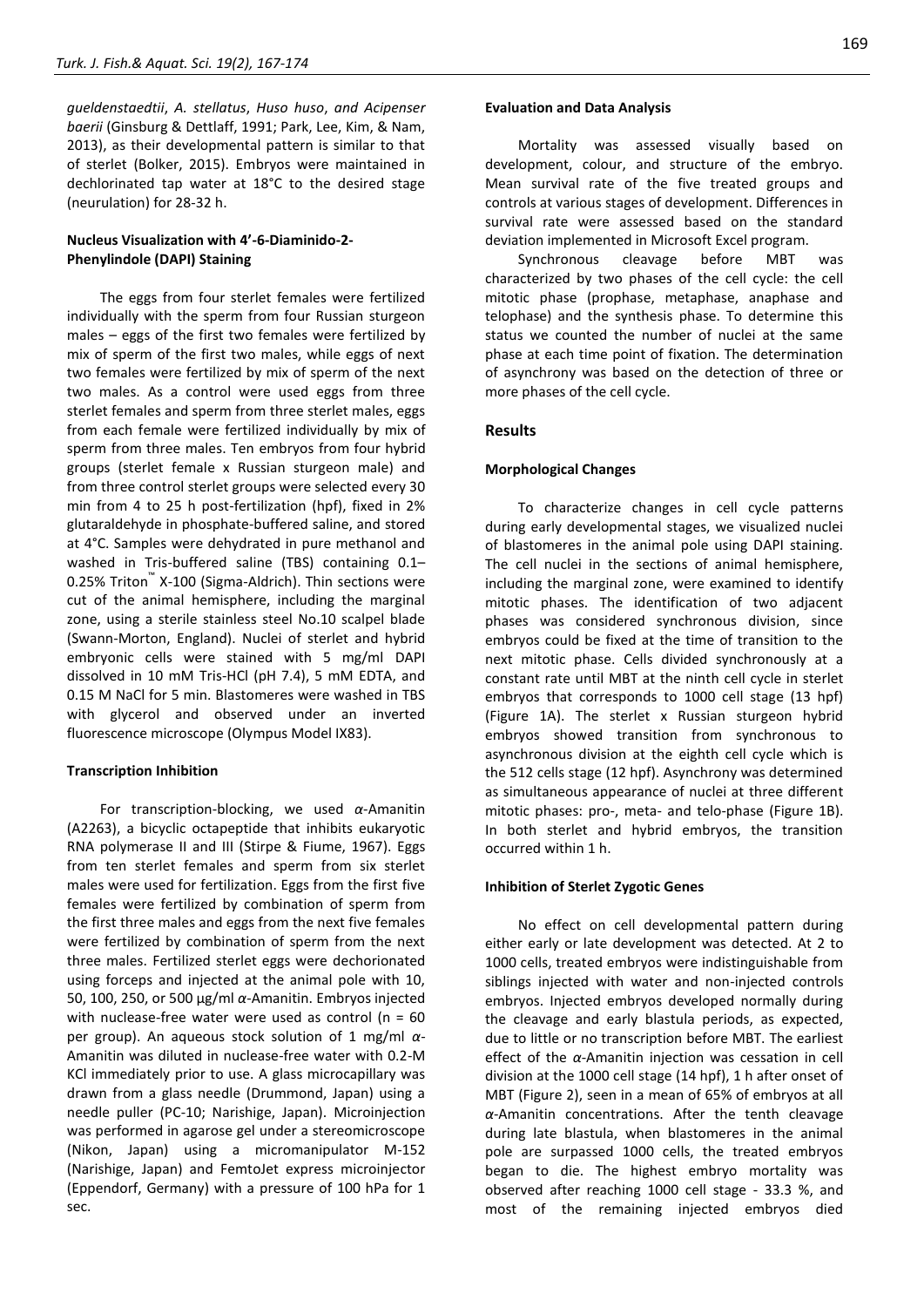

**Figure 1.** Fluorescence micrographs of cleavage cycle in *Acipenser ruthenus* embryos. (A) Synchronous S phase in majority of nucleus in the 9th cell cycle (13 hpf), scale bar = 100 µm. (B) Asynchronous mitotic phases represented by three different phases (pro-, meta- and telophase) of nuclei in blastomeres in the 10th cell cycle (14 hpf), scale bar = 50 µm.



**Figure 2.** Survival of *Acipenser ruthenus* embryos during development after injection with *α*-Amanitin. Error bars indicate mean ± standard deviation of results from serial experiments.

subsequently. There was no correlation between embryo survival and concentration of *α*-Amanitin (P<0.05). A small proportion of *α*-Amanitin-injected embryos went through gastrulation, neurulation, and reached hatching (data not shown).

# **Discussions**

We identified the transition period from synchronous to asynchronous cell division in sterlet embryos and hybrid crosses by visualization of cell nuclei with DAPI, referred to as initial MBT. And using *α*-Amanitin treatment we determined the initiation of zygotic genome activation in sterlet embryos.

The subsequent morphogenetic aspect of embryogenesis includes the onset of cell movement. The period preceding gastrulation, characterized by dramatic changes in embryo development, has been described in several teleost fish species: zebrafish *Danio rerio* (Kimmel, Ballard, Kimmel, Ullmann, & Schilling, 1995), goldfish *Carassius auratus* (Yamaha, Mizuno, Matsushita, & Hasebe*,* 1999), medaka *Oryzias latipes*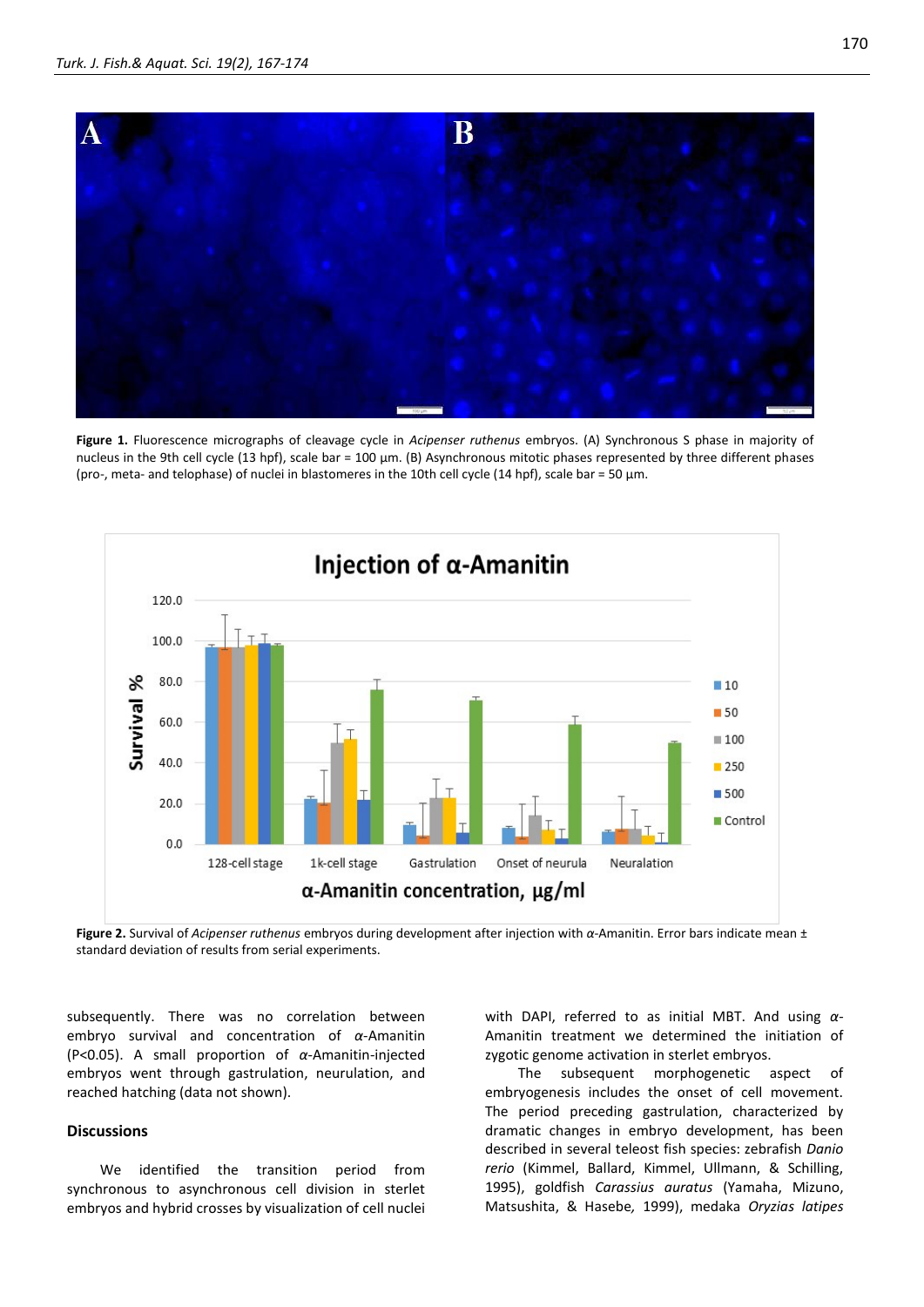(Iwamatsu, 2004), loach *Misgurnus anguillicaudatus* (Fujimoto et al., 2004), pikeperch *Sander lucioperca* (Güralp, Pocherniaieva, Blecha, Policar, Pšenička, & Saito, 2016). We found sterlet embryos to undergo nine cell cycles before the onset of desynchronization, with complete asynchrony in the tenth cycle, similar to zebrafish and goldfish (Kane & Kimmel, 1993; Kimmel, Ballard, Kimmel, Ullmann, & Schilling, 1995; Yamaha, Mizuno, Matsushita, & Hasebe*,* 1999). The comparison of our results with fluorescent micrographs of cleavage cycle in embryos of loach (Fujimoto et al., 2004) and pikeperch (Güralp, Pocherniaieva, Blecha, Policar, Pšenička, & Saito, 2016) shows clear difference in timing of synchronous to asynchronous transition. Medaka, loach and pikeperch required ten synchronous cycles which is correspond to the 1000 cell stage which is one cell cycle later than in sturgeon. The main sources of desynchronization are presumed to be the G1 and G2 phases, as well as a direct extension of the M and S phases (Newport & Kirschner, 1982a; Edgar, Kiehle, & Schubiger, 1986; Kane & Kimmel, 1993). The desynchronization in sturgeon and frog is a temperature-dependent event, which can easily be shifted by changing the temperature of the water (Chulitskaia, 1970). It is possible to delay or accelerate embryo development and the period of transition, but only within the allowable temperature range for the species. For the present study, we used 18 ºC and the he appropriate temperature range for incubation of sturgeon eggs is from 10 to 25 ºC (Ginsburg & Dettlaff, 1991; Dettlaff, Ginsburg, & Schmalhausen, 1993).

Early research on MBT showed that zebrafish and *Xenopus* are similar in mode of MBT, which includes simultaneous cell cycle lengthening and onset of zygotic gene transcription (Newport & Kirschner, 1982a; Edgar, Kiehle, & Schubiger, 1986; Kane & Kimmel, 1993; Masui & Wang, 1998). Nevertheless, MBT and ZGA are relatively independent of each other, even in timing, and based on different mechanisms, as introduction of the new phase in cell cycling is a transcriptionally independent event and does not play a direct role in ZGA initiation (Dalle Nogare, Pauerstein, & Lane, 2009; Zhang et al., 2014).

Hybridization of sterlet and Russian sturgeon leads to an increase in DNA content (Birstein, Poletaev, & Goncharov, 1993), and these embryos reach the threshold of the nucleocytoplasmic ratio one cycle sooner. In zebrafish, cell cycle lengthening occurs one cleavage later in haploid embryos compared with normal diploid embryos, and one cleavage earlier in tetraploid embryos (Kane & Kimmel, 1993). This is also confirmed by induction of polyspermy or injecting plasmid DNA, which leads to early transcription, since it reduces compounds capable of suppressing DNA (Newport & Kirschner, 1982a; Prioleau, Huet, Sentenac, & Méchali, 1994). Thus, it can be assumed that MBT in sturgeon, as well as in zebrafish and *Xenopus*, is regulated by the ratio of nucleus to cytoplasm.

To reveal MZT in sterlet, we used transcription inhibitor *α*-Amanitin. We aimed to clarify the temporal connection of onset of zygotic gene transcription with desynchronization of the cell cycle. The concentrations of *α*-Amanitin used in this experiment were similar to the concentration that arrests RNA polymerase II in carp *Cyprinus carpio* (Stevens, Schipper, Samallo, Stroband, & Kronnie, 1998), *Xenopus* (Newport & Kirschner, 1982a) and *Drosophila* (Edgar, Kiehle, & Schubiger, 1986), as well as the concentration that causes an detectable effect in zebrafish - an arrest of development 4.5 h after fertilization (Kane et al*.,* 1996a). Embryos of zebrafish treated with *α* -amanitin passed through the MBT retaining the typical shape for that stage and began to die at 8 to 10 hpf (Kane et al*.,* 1996a). In the experiment on carp embryos blocking of epiboly 6 h after fertilization had been shown in presence of *α*-Amanitin and maintained a late-blastula like shape until degenerating after 10 h of development, although cleavage and formation of layers were not affected by the *α*-Amanitin (Stroband, Krounie, & Gestel, 1992; Stevens, Schipper, Samallo, Stroband, & Kronnie, 1998). Embryos of sturgeon injected with *α*-Amanitin also showed cell cycle kinetics similar to controls, with no delay or malformation during cleavage. We identified the point of termination in embryonic development, which was presumably due to inhibition of proper function of newly transcribed genes. Further development to gastrulation by the surviving embryos can be explained as a delay in degradation of maternal mRNAs and interruption of zygotic gene expression. Transcription blocking showed MBT to include only desynchronization and lengthening of the cell cycle with no direct link to the switch to transcription of parental genes.

The significant characteristic of the most fish species is the meroblastic cleavage pattern of their eggs, while sturgeon present a holoblastic pattern and several features similar to *Xenopus* (Macgregor, 1972; Elinson, 2009; Saito et al., 2014, Pocherniaieva, Sidova, Havelka, Saito, Psenicka, & Kaspar*,* unpublished data). The ability of eggs to be activated without fertilization is a characteristic of *Acipenseridae*. Parthenogenesis in sturgeon embryos after egg activation leads to irregular cleavage with arrest in development, although mechanism of this process remains unclear (Dettlaff, Ginsburg, & Schmalhausen, 1993). In unfertilized eggs, the onset of MZT immediately after egg activation with elimination of the maternal products in the egg (Tadros & Lipshitz, 2009) eventually results in degradation of mRNAs and proteins with subsequent death of the embryo. Hence, we can hypothesize that the first step of MZT, destabilization in the network of maternal factors, occurs before late blastula, since all sturgeon embryos undergo eight cleavages after activation (Dettlaff, Ginsburg, & Schmalhausen,1993).

Zygotic gene activation can be triggered by increase of DNA content in sturgeon through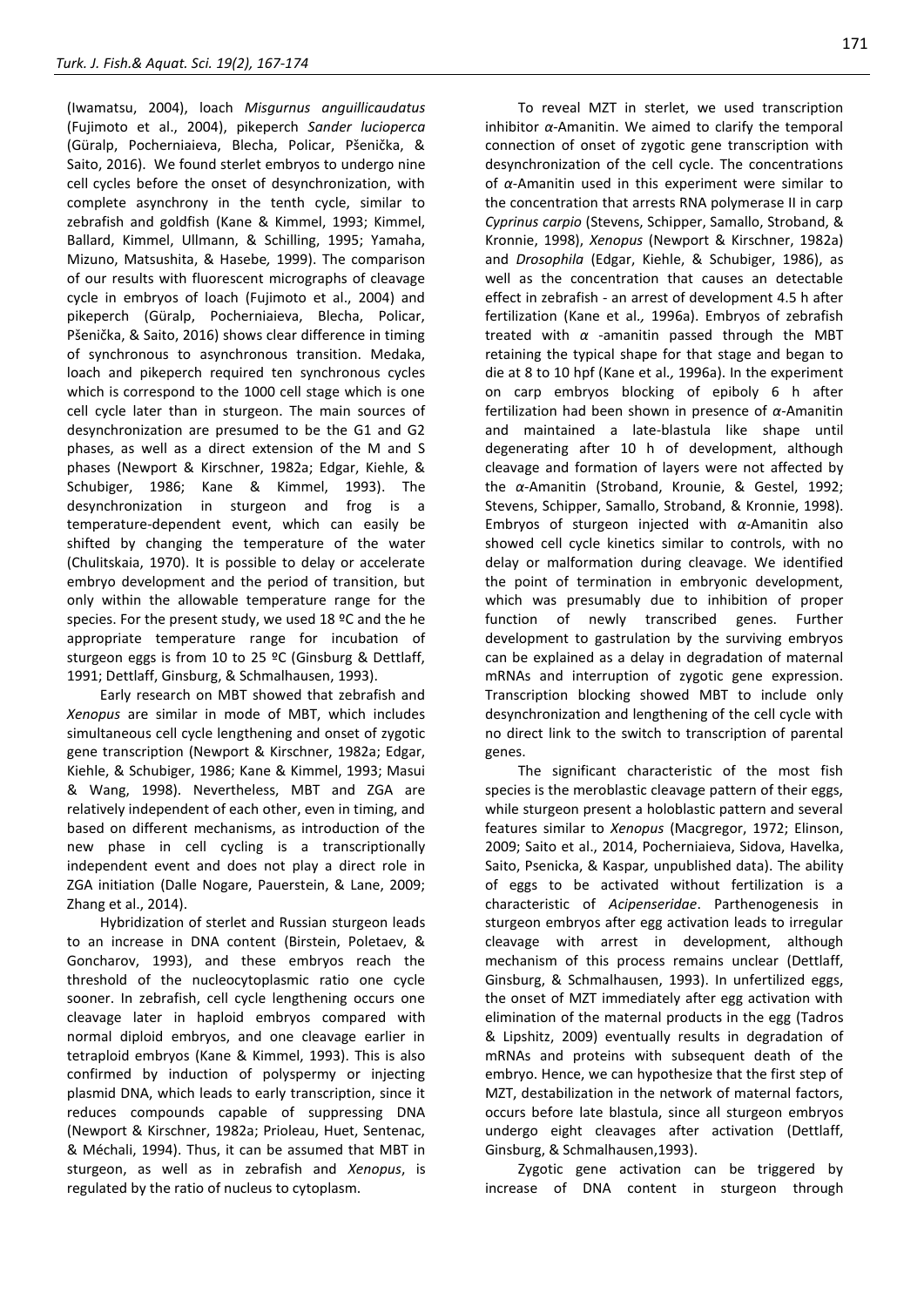polyploidization, which is a common phenomenon in these genera (Birstein, Poletaev, & Goncharov, 1993). This feature can be used in further research to investigate ZGA in sturgeon and clarify steps in maternal to zygotic transition.

A goal in fishery and aquaculture is to increase production via biotechnological innovations, as well as application of techniques that can eliminate the negative effects of human activity on natural fish populations. A variety of gene-manipulation techniques, including selection, intraspecific crossbreeding, interspecific hybridization, sex reversal, and polyploidy, have been commercially implemented to improve the culture of fish and shellfish (Dunham, 2004). The knockout and / or knockdown of a germplasm genes, such as dead end (dnd 1) for elimination of germ cells is essential for surrogate production of sturgeon species included in the IUCN list. Utilization of these methods requires a solid background in basic developmental processes of the target organism. Our results may have significant implications for biotechnological approaches such as blastomere transplantation, nuclear transfer, and microinjection techniques, since it reveals the timing of MBT and of ZGA.

## **Acknowledgements**

The study was financially supported by the Ministry of Education, Youth and Sports of the Czech Republic projects CENAKVA (No. CZ.1.05/2.1.00/01.0024), CENAKVA II (No. LO1205 under the NPU I program), the Grant Agency of the University of South Bohemia in Ceske Budejovice (No. 125/2016/Z), the Czech Science Foundation (No. 17-19714Y and 17-09807S).

## **References**

- Almouzni, G., & Wolffe, A. P. (1995). Constraints on transcriptional activator function contribute to transcriptional quiescence during early Xenopus embryogenesis. *The EMBO Journal*, 14, 1752-1765.
- Andeol, Y. A. (1994). Early transcription in different animal species: Implicaitonfor transition from maternal to zygotic control in developoment. *Roux's Archives of Developmental Biology*, 204, 3-10.
- Baroux, C., Autran, D., Gillmor, C. S., Grimanelli, D., & Grossniklaus, U. (2008). The Maternal to Zygotic Transition in Animals and Plants. *Cold Spring Harbor Symposia on Quantitative Biology*, 73, 89-100. https://dx.doi.org/10.1101/sqb.2008.73.053
- Birstein, V. J., Poletaev, A. I., & Goncharov, B. F. (1993). DNA content in eurasian sturgeon species determined by flow cytometry. *Cytometry*, 14, 377-383. https://dx.doi.org/10.1002/cyto.990140406
- Blythe, S. A., & Wieschaus, E. F. (2015). Coordinating Cell Cycle Remodeling with Transcriptional Activation at the Drosophila MBT. *Current Topics in Developmental Biology*, 113, 113-148.

https://dx.doi.org/10.1016/bs.ctdb.2015.06.002

Bolker, J. A. (2015). Comparison of Gastrulation in Frogs and

Fish. *American Zoologist*, 34, 313-322. https://dx.doi.org/10.1093/icb/34.3.313

- Chulitskaia, E. V. (1970). Desynchronization of cell divisions in the course of egg cleavage and an attempt at experimental shift of its onset. *Journal of Embryology and Experimental Morphology*, 23, 359-374.
- Dalle Nogare, D. E., Pauerstein, P. T., & Lane, M. E. (2009). G2 acquisition by transcription-independent mechanism at the zebrafish midblastula transition. *Developmental Biology*, 326, 131-142.

https://dx.doi.org/10.1016/j.ydbio.2008.11.002

- Dettlaff, T. A., Ginsburg, A. S., & Schmalhausen, O. I. (1993). Sturgeon Fishes: Developmental Biology and Aquaculture. In T. A. Dettlaff, A. S. Ginsburg, O. I. Schmalhausen (Eds.), *Embryonic Development* (pp. 49- 154). Berlin, Germany: Springer Berlin Heidelberg.
- Dunham, R. A. (2004). *Aquaculture and Fisheries Biotechnology: Genetic Approaches.* Wallingford, UK: CABI.
- Edgar, B. A., Kiehle, C. P., & Schubiger, G. (1986). Cell cycle control by the nucleo-cytoplasmic ratio in early Drosophila development. *Cell*, 44, 365-372. https://dx.doi.org/10.1016/0092-8674(86)90771-3
- Edgar, B. A., & O'Farrell, P. H. (1990). The three postblastoderm cell cycles of Drosophila embryogenesis are regulated in G2 by string. *Cell*, 62, 469-480. https://dx.doi.org/10.1016/0092-8674(90)90012-4
- Elinson, R. P. (2009). Nutritional endoderm: a way to breach the holoblastic–meroblastic barrier in tetrapods. *Journal of Experimental Zoology Part B: Molecular and Developmental Evolution*, 312(B), 526-532. https://dx.doi.org/10.1002/jez.b.21218
- Etkin, L. D. (1988). Regulation of the mid-blastula transition in amphibians. *Developmental Biology,* 5, 209-225. https://dx.doi.org/10.1007/978-1-4615-6817-9\_7.
- Fujimoto, T., Kataoka, T., Otani, S., Saito, T., Aita, T., Yamaha, E., & Arai, K. (2004). Embryonic Stages from Cleavage to Gastrula in the Loach Misgurnus anguillicaudatus. *Zoological Science*, 21, 747-755. https://dx.doi.org/10.2108/zsj.21.747
- Gerhart, J. C. (1980). Biological Regulation and Development, Vol. 2, Molecular Organization and Cell Function. In R. F. Goldberger (Eds.), *Mechanisms regulating pattern formation in the amphibian egg and early embryo* (pp. 133-316). New York, USA: Plenum Press.
- Ginsburg, A. S., & Dettlaff, T. A. (1991). Animal Species for Developmental Studies: Vertebrates. In: T. A. Dettlaff, S. G. Vassetzky (Eds*.), The Russian Sturgeon Acipenser Güldenstädti. Part I. Gametes And Early Development Up To Time Of Hatching* (pp. 15-65). Boston, MA: Springer US.
- Güralp, H., Pocherniaieva, K., Blecha, M., Policar, T., Pšenička, M., & Saito, T. (2016). Early embryonic development in pikeperch (*Sander lucioperca*) related to micromanipulation. *Czech Journal of Animal Science*, 61, 273-280. https://dx.doi.org/10.17221/35/2015-CJAS
- Hernandez, N. (1993). TBP, a universal eukaryotic transcription factor? *Genes & Development*, 7, 1291-1308. https://dx.doi.org/10.1101/gad.7.7b.1291
- Howe, J. A., Howell, M., Hunt, T., & Newport, J. W. (1995). Identification of a developmental timer regulating the stability of embryonic cyclin A and a new somatic A-type cyclin at gastrulation. *Genes & Development*, 9, 1164- 1176. https://dx.doi.org/10.1101/gad.9.10.1164

Howe, J. A., & Newport, J. W. (1996). A developmental timer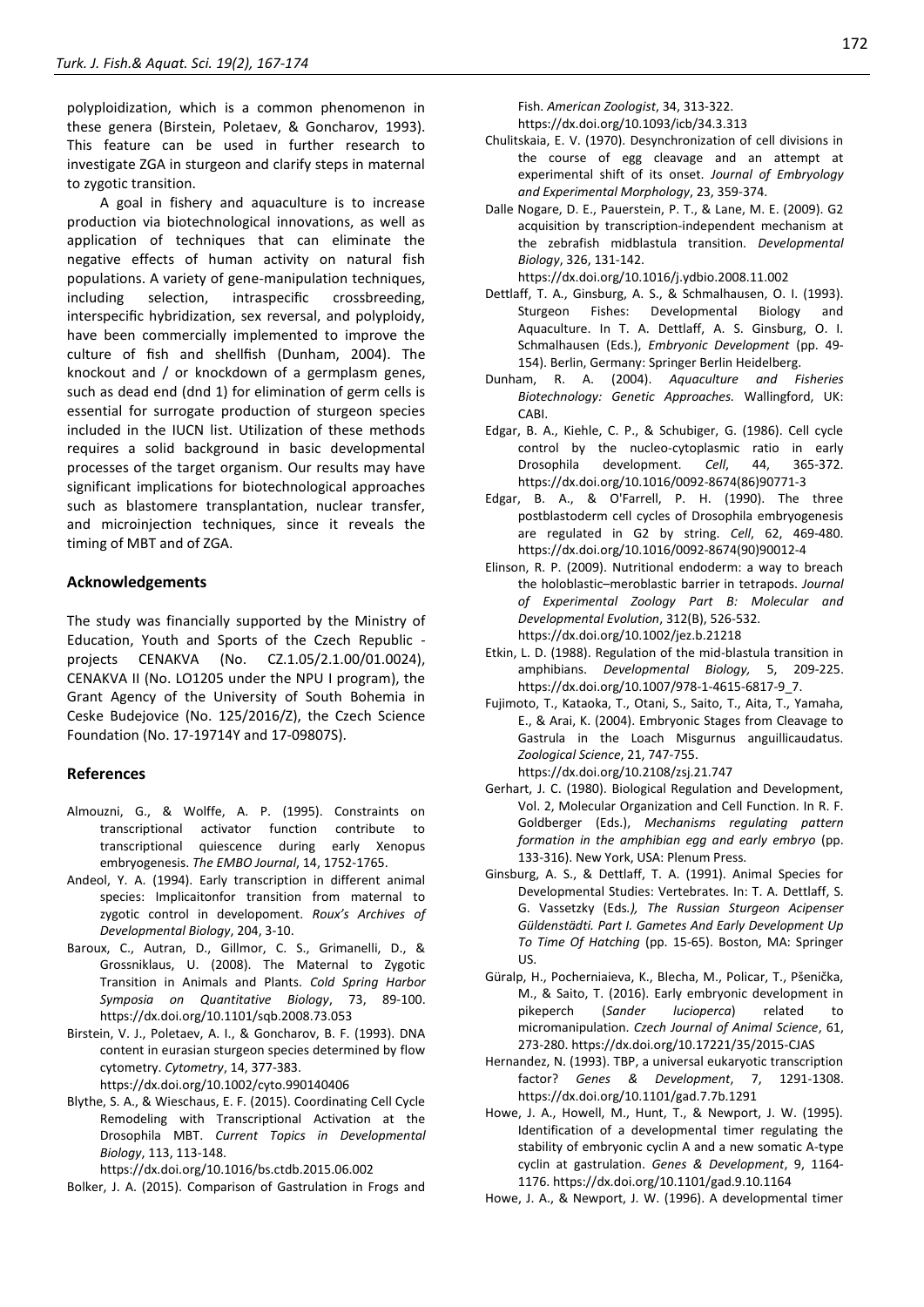regulates degradation of cyclin E1 at the midblastula transition during Xenopus embryogenesis. *Proceedings of the National Academy of Sciences of the United States of America*. 93, 2060-2064.

Iwamatsu, T. (2004). Stages of normal development in the medaka Oryzias latipes. *Mechanisms of Development*, 121, 605-618.

https://dx.doi.org/10.1016/j.mod.2004.03.012

- Kane, D. A., Hammerschmidt, M., Mullins, M. C., Maischein, H. M., Brand, M., van Eeden, F. J., Furutani-Seiki, M., Granato, M., Haffter, P., Heisenberg, C. P., Jiang, Y. J., Kelsh, R. N., Odenthal, J., Warga, R. M., & Nusslein-Volhard, C. (1996a). The zebrafish epiboly mutants. *Development*, 123, 47-55.
- Kane, D. A., & Kimmel, C. B. (1993). The zebrafish midblastula transition. *Development*, 119: 447-456.
- Kane, D. A., Maischein, H. M., Brand, M., van Eeden, F. J., Furutani-Seiki, M., Granato, M., Haffter, P., Hammerschmidt, M., Heisenberg, C. P., Jiang, Y. J., Kelsh, R. N., Mullins, M. C., Odenthal, J., Warga, R. M., & Nusslein-Volhard, C. (1996b). The zebrafish early arrest mutants. *Development*, 123, 57-66.
- Kimelman, D., Kirschner, M., & Scherson, T. (1987). The events of the midblastula transition in Xenopus are regulated by changes in the cell cycle. *Cell*, 48, 399-407. https://dx.doi.org/10.1016/0092-8674(87)90191-7
- Kimmel, C. B., Ballard, W. W., Kimmel, S. R., Ullmann, B., & Schilling, T. F. (1995). Stages of embryonic development of the zebrafish. *Developmental Dynamics*, 203, 253-310. https://dx.doi.org/10.1002/aja.1002030302
- Langley, A. R., Smith, J. C., Stemple, D. L., & Harvey, S. A. (2014). New insights into the maternal to zygotic transition. *Development*, 141, 3834-3841. https://dx.doi.org/10.1242/dev.102368
- Lee, M. T., Bonneau, A. R., & Giraldez, A. J. (2014). Zygotic genome activation during the maternal-to-zygotic transition. *Annual review of cell and developmental biology*, 30, 581-613. https://dx.doi.org/10.1146/annurev-cellbio-100913- 013027
- Macgregor, H. C. (1972). The nucleolus and its genes in amphibian oogenesis. *Biological Reviews*, 47, 177-210. https://dx.doi.org/10.1111/j.1469-185X.1972.tb00972.x
- Martianov, I., Viville, S., & Davidson, I. (2002). RNA Polymerase II Transcription in Murine Cells Lacking the TATA Binding Protein. *Science*, 298, 1036-1039. https://dx.doi.org/10.1126/science.1076327
- Masui, Y., & Wang, P. (1998). Cell cycle transition in early embryonic development of Xenopus laevis. *Biology of the Cell*, 90, 537-548. https://dx.doi.org/10.1111/j.1768-
- 322X.1998.tb01062.x Mauch, T. J. & Schoenwolf, G. C. (2001). Developmental Biology. Sixth Edition. By Scott F. Gilbert. *American Journal of Medical Genetics*. 99, 170-171. https://dx.doi.org/10.1002/1096-

8628(2000)9999:999<00::AID-AJMG1133>3.0.CO;2-G

- Miao, F., & Natarajan, R. (2005). Mapping global histone methylation patterns in the coding regions of human genes. *Molecular and Cellular Biology*, 25, 4650-4661. https://dx.doi.org/10.1128/mcb.25.11.4650-4661.2005
- Müller, F., Lakatos, L., Dantonel, J.-C., Strähle, U., & Tora, L. (2001). TBP is not universally required for zygotic RNA polymerase II transcription in zebrafish. *Current Biology*, 11, 282-287.

https://dx.doi.org/10.1016/S0960-9822(01)00076-8

- Neusser, M., Schubel, V., Koch, A., Cremer, T., & Müller, S. (2007). Evolutionarily conserved, cell type and speciesspecific higher order chromatin arrangements in interphase nuclei of primates. *Chromosoma*, 116, 307- 320. https://dx.doi.org/10.1007/s00412-007-0099-3
- Newport, J., & Kirschner, M. (1982a). A major developmental transition in early xenopus embryos: I. characterization and timing of cellular changes at the midblastula stage. *Cell*, 30, 675-686.

https://dx.doi.org/10.1016/0092-8674(82)90272-0

- Newport, J., & Kirschner, M. (1982b). A major developmental transition in early xenopus embryos: II. control of the onset of transcription. *Cell*, 30, 687-696. https://dx.doi.org/10.1016/0092-8674(82)90273-2
- Park, C.H., Lee, S.Y., Kim, D. S, & Nam, Y.K. (2013). Embryonic development of Siberian sturgeon Acipenser baerii under hatchery conditions: an image guide with embryological descriptions. *Fisheries and Aquatic Science*, 16(1), 15-23. https://dx.doi.org/10.5657/FAS.2013.0025
- Prioleau, M. N., Huet, J., Sentenac, A., & Méchali, M. (1994). Competition between chromatin and transcription complex assembly regulates gene expression during early development. *Cell*, 77, 439-449. https://dx.doi.org/10.1016/0092-8674(94)90158-9
- Razin, S. V., Iarovaia, O. V., Sjakste, N., Sjakste, T., Bagdoniene, L., Rynditch, A. V., Eivazova, E. R., Lipinski, M., & Vassetzky, Y. S. (2007). Chromatin domains and regulation of transcription. *Journal of Molecular Biology*, 369, 597-607.

https://dx.doi.org/10.1016/j.jmb.2007.04.003

- Saito, T., Pšenička, M., Goto, R., Adachi, S., Inoue, K., Arai, K., & Yamaha, E. (2014). The origin and migration of primordial germ cells in sturgeons. *PLoS ONE*, 9, e86861. https://dx.doi.org/10.1371/journal.pone.0086861
- Signoret, J. and Lefresne. J. (1971). Contribution a l'etude de la segmentation de l'œuf d'axolotl: I. Definition de la transition blastuleenne. *Annales d Em ryolo ie et de orpho en se*, 4, 113-123.
- Stack, J. H., & Newport, J. W. (1997). Developmentally regulated activation of apoptosis early in Xenopus gastrulation results in cyclin A degradation during interphase of the cell cycle. *Development*, 124, 3185- 3195.
- Stevens, C. J., Schipper, H., Samallo, J., Stroband, H. W., & te Kronnie, T. (1998). Blastomeres and cells with mesendodermal fates of carp embryos express cth1, a member of the TIS11 family of primary response genes. *International Journal of Developmental Biology*. 42**,** 181- 188.
- Stirpe, F., & Fiume, L. (1967). Studies on the pathogenesis of liver necrosis by α-amanitin. Effect of α-amanitin on ribonucleic acid synthesis and on ribonucleic acid polymerase in mouse liver nuclei. *Biochemical Journal*. 105(2), 779–782.
- Stroband, H. W. J., te Krounie, G., & van Gestel, W. (1992). Differential susceptibility of early steps in carp (Cyrinus carpio) development to α-amanitin. *Roux's archives of developmental biology*. 202**,** 61-65.
- Tadros, W., & Lipshitz, H. D. (2009). The maternal-to-zygotic transition: a play in two acts. *Development*, 136, 3033- 3042. https://dx.doi.org/10.1242/dev.033183
- Veenstra, G. J. C., Destrée, O. H. J., & Wolffe, A. P. (1999). Translation of Maternal TATA-Binding Protein mRNA